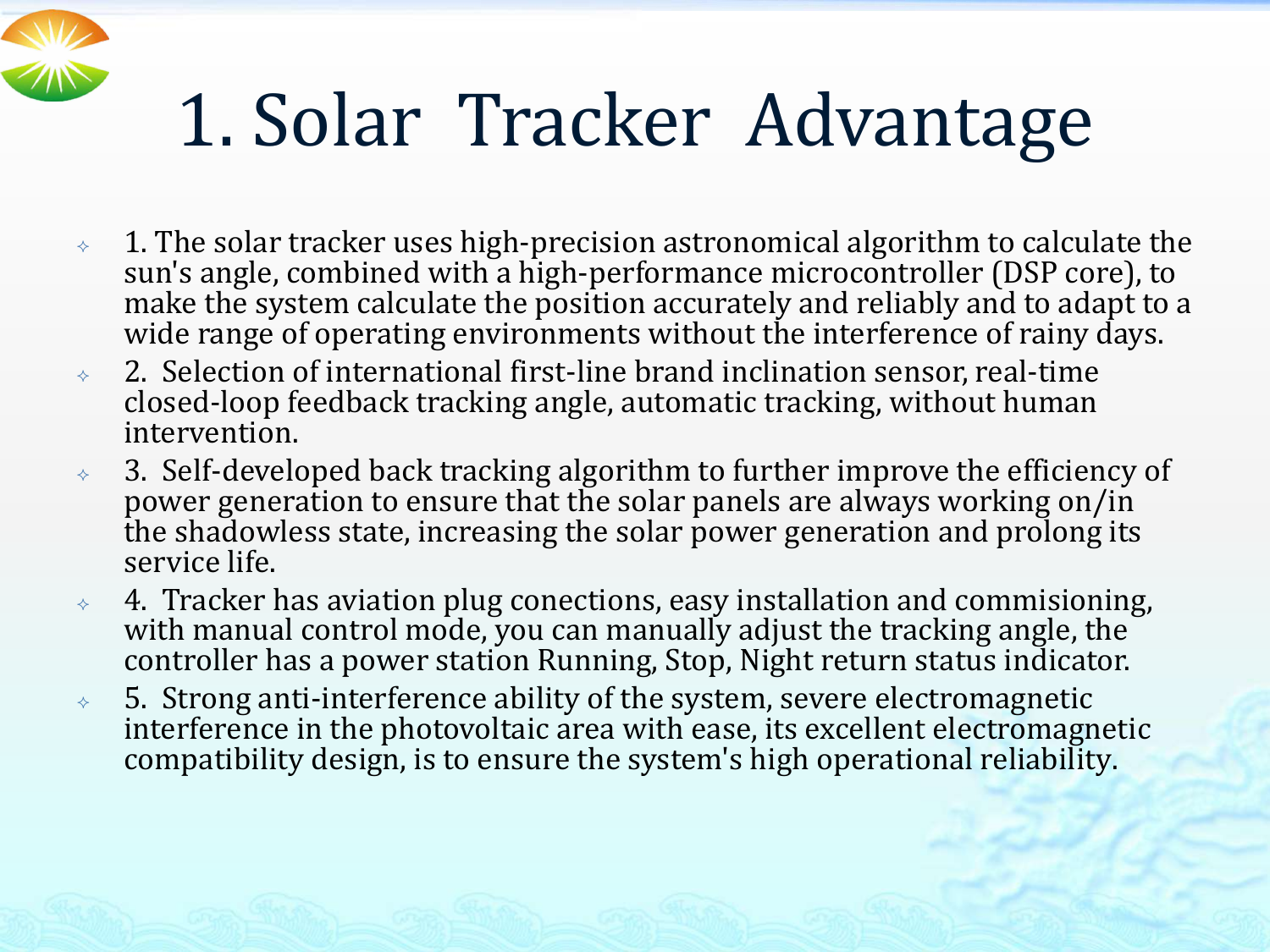

- $\lozenge$  6. Wind-resistant design, automatically flat to the initial position at night, the system has a wind speed protection interface, support for external wind speed sensor, at any time to control the system into the mechanical maximum wind conditions.
- $\rightarrow$  7. The system has a spare battery, to ensure that no data loss of the system power failure, automatically enter the running state after powering on.
- $\sim 8$ . System in -40  $\sim$  +70 degrees stable operation, no cumulative error
- 9. RS485-MODBUS standard communication interface, the computer software can read the device at any time providing the following information;
- (1) Sun angle, inclination angle, operating status.
- (2) Actuator, inclination, limit, communications fault alarm.
- (3) Remote start, stop, reset, manual, wind, snow, rain.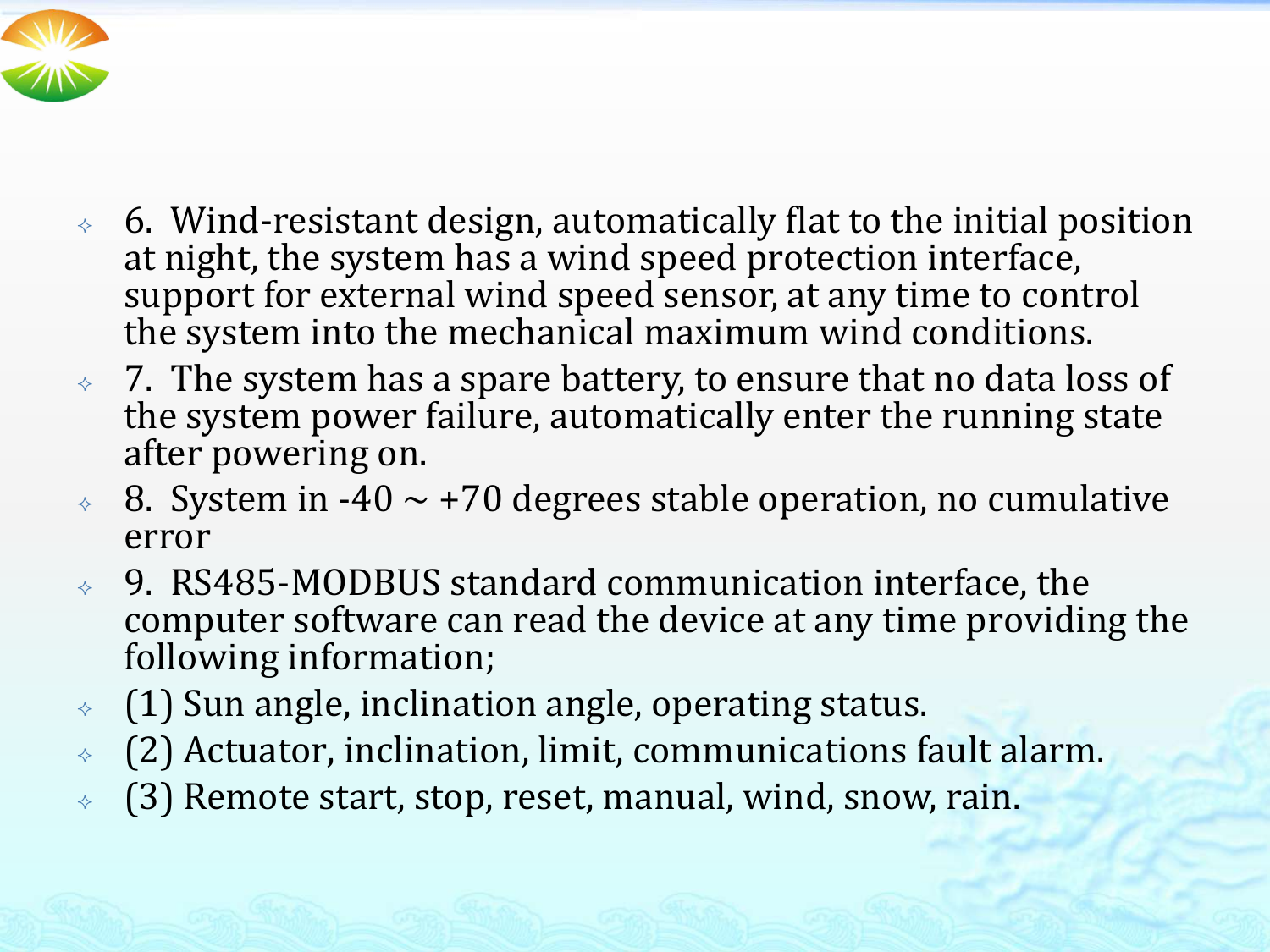|                         |                                        |                                           | Dual Axis Solar Tracker Main List (4 pieces panel-1956x991mm) |                  |
|-------------------------|----------------------------------------|-------------------------------------------|---------------------------------------------------------------|------------------|
| Serial<br>No.           | Component<br>Name                      | <b>Size</b><br>$(mm \times mm \times mm)$ | Sketch map or Picture                                         | Qty<br>(Pcs/Set) |
| $\mathbf{1}$            | <b>Solar Tracker</b><br><b>Bracket</b> | 4020×2020×2500                            |                                                               | $\mathbf{1}$     |
| $\overline{2}$          | <b>Solar Tracker</b><br>slewing drive  | 310×450×82                                |                                                               | $\mathbf{1}$     |
| $\overline{\mathbf{3}}$ | <b>Linear Actuator</b>                 | 1380×150×100                              |                                                               | $\mathbf{1}$     |
| $\overline{\mathbf{4}}$ | <b>Control Box</b>                     | 320×200×110                               |                                                               | $\mathbf{1}$     |
| 5                       | Inclination<br>Sensor                  | 250×250×40                                |                                                               | $\mathbf{1}$     |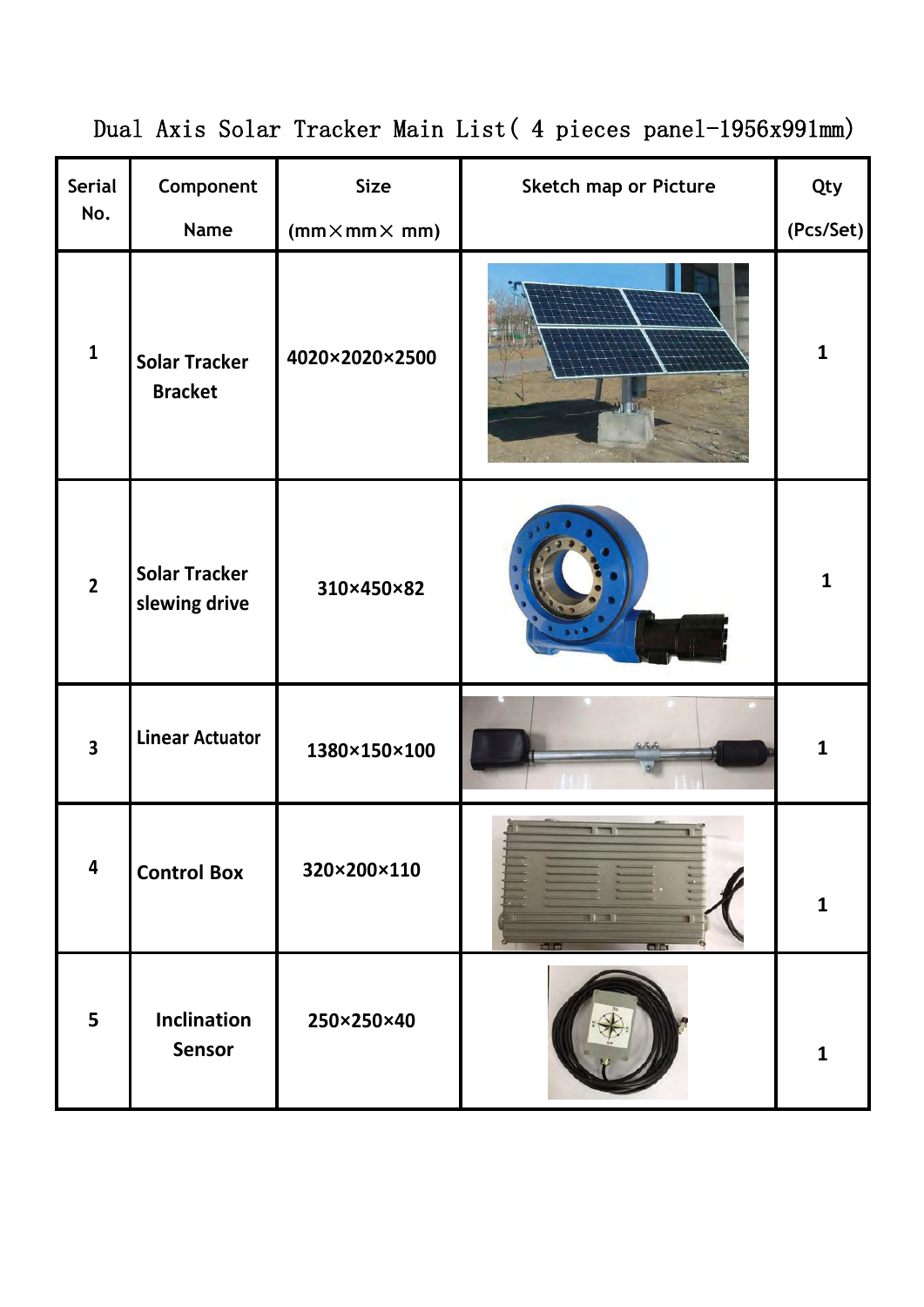

| Solar tracker technical parameters<br><b>Module Number</b><br><b>Module Size</b><br>4 units<br>1956 x 991mm<br>$\leqslant 1^{\circ}$<br><b>Tracking Precision</b><br><b>Communicating Protocol</b><br><b>RS485-MODBUS</b> |
|---------------------------------------------------------------------------------------------------------------------------------------------------------------------------------------------------------------------------|
|                                                                                                                                                                                                                           |
|                                                                                                                                                                                                                           |
|                                                                                                                                                                                                                           |
| $\leqslant$ 0.25 (KW.h)<br><b>Electricity Consumption</b><br><b>Power Supply</b><br>90~264VAC,47~63HZ                                                                                                                     |
| $0^\circ \sim +60^\circ$<br>-120 $^{\circ}$ $\sim$ +120 $^{\circ}$<br><b>X tracking Angle</b><br><b>Y tracking Angle</b>                                                                                                  |
| $-40$ ~ +70 °C<br>$\approx 8 \text{ m2}$<br><b>Bracket Area</b><br><b>Operating Temperature</b>                                                                                                                           |
| $\approx 280$ KG<br><b>Bracket Material</b><br><b>Hot Galvanizing</b><br><b>Device Weight</b>                                                                                                                             |
| $> 25$ years<br><b>Design Life</b><br><b>Standard</b><br>GBT 29320-2012                                                                                                                                                   |
| <b>Certification</b><br>CE, CQC, ISO9001, ISO14001, OHSAS18001                                                                                                                                                            |